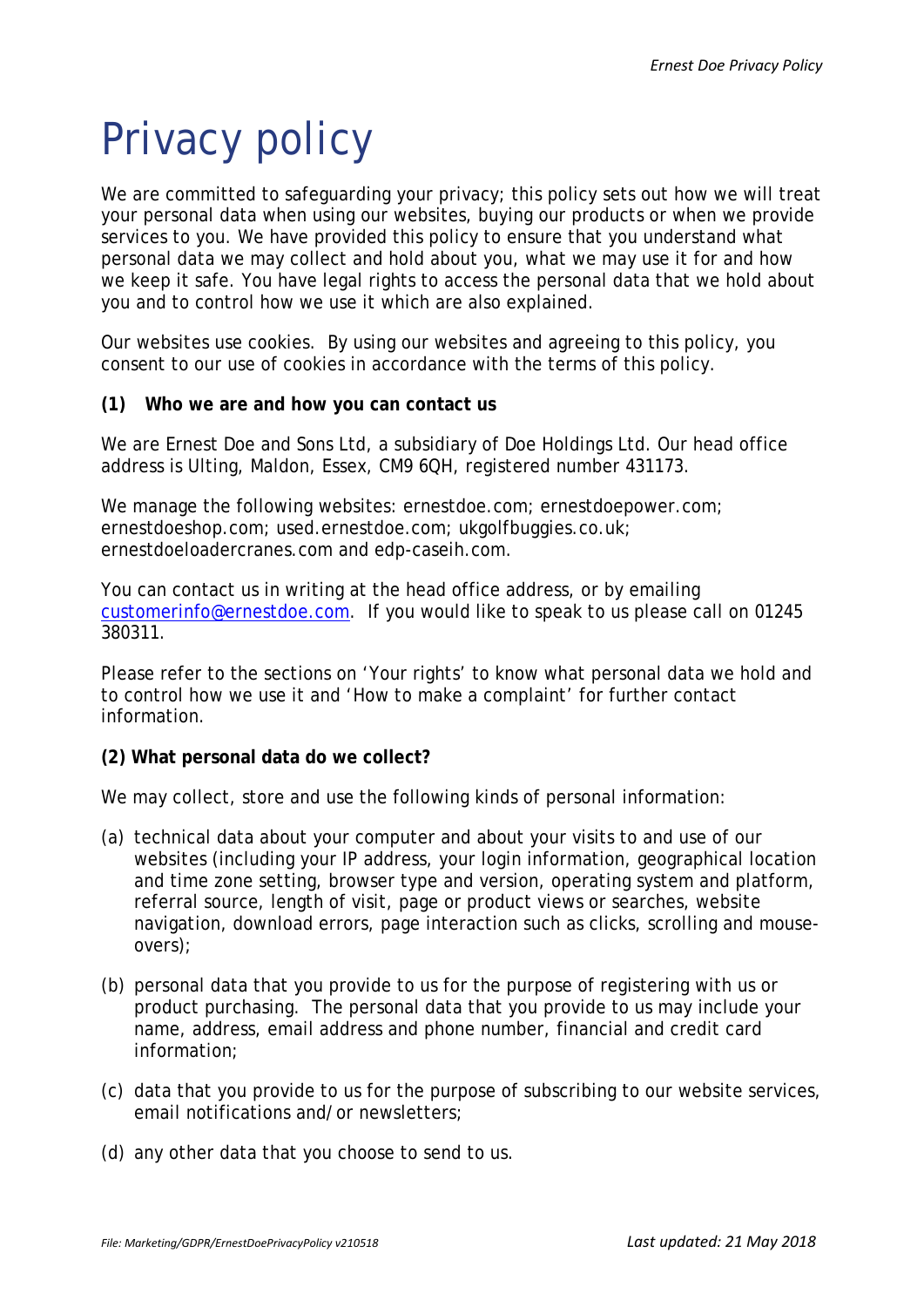# **(3) Cookies**

Our websites use cookies to distinguish you from other users of our websites. A cookie consists of a piece of text sent by a web server to a web browser and stored by the browser. The information is then sent back to the server each time the browser requests a page from the server. This enables the web server to identify and track the web browser.

We use both "session" cookies and "persistent" cookies. We will use the session cookies to: keep track of you whilst you navigate the websites. We will use the persistent cookies to: enable our websites to recognise you when you visit.

Session cookies will be deleted from your computer when you close your browser. Persistent cookies will remain stored on your computer until deleted, or until they reach a specified expiry date.

We use Google Analytics to analyse the use of our websites. Google Analytics generates statistical and other information about website use by means of cookies, which are stored on users' computers. The information generated is used to create reports about the use of the websites. Google will store this information. Google's privacy policy is available at: [http://www.google.com/policies/privacy/.](http://www.google.com/policies/privacy/)

Most browsers allow you to reject all cookies, whilst some browsers allow you to reject just third party cookies. For example, in Internet Explorer you can refuse all cookies by clicking "Tools", "Internet Options", "Privacy", and selecting "Block all cookies" using the sliding selector. Blocking all cookies will, however, have a negative impact upon the usability of many websites.

## **(4) What we use your personal data for**

Personal data that you provide to us is used in the following ways:

Personal data submitted to us via our websites will be used for the purposes specified in this privacy policy or as detailed at the point of submission.

We may use your personal data to:

- (a) administer our websites;
- (b) improve your browsing experience by personalising our websites;
- (c) enable your use of the services available on our websites;
- (d) send you general (non-marketing) commercial communications;
- (e) send you email notifications which you have specifically requested;
- (f) deal with enquiries and complaints made by or about you relating to our websites.

Personal data that you provide to us is used to:

(a) provide you with the information, products and services that you request from us;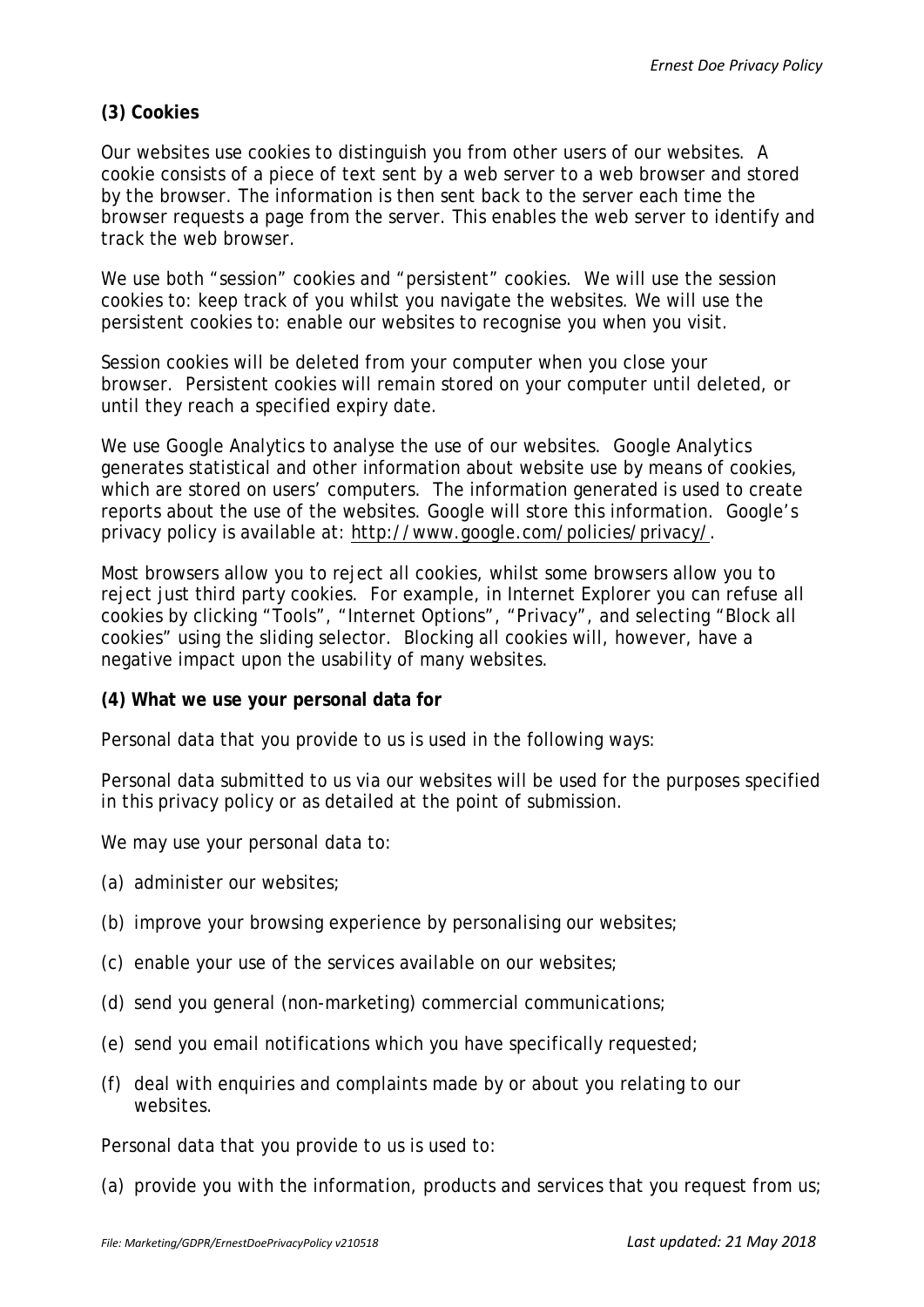- (b) provide you with marketing information in accordance with your marketing preferences;
- (c) manage and administer our business;
- (d) review and improve our products and services.

We may provide your personal data to third parties, this will include statistical data about our users, but will not be used to identify any individual user.

## **(5) Personal data used for marketing**

We will add your details to our marketing database if:

- (a) you make an enquiry about or products or services;
- (b) You buy our products or services;
- (c) you have registered an account on our website and you have opted in to receiving marketing communications;
- (d) You have informed a third party you would like them to pass your contact details to us, so that we can sent you updates about our products and services.

#### **(6) Consent to use your personal data**

We will not without your express consent provide your personal data to any third parties for the purpose of direct marketing.

We may use your personal data in the day to day running of our business without asking for your consent, because:

- (a) we are entering into and carrying out our obligations under a purchase or service contract with you;
- (b) we need to use your personal data for our own legitimate purposes (such as the administration and management of our business and the improvement of our services) and our doing so will not interfere with your privacy rights.

## **(7) Personal data you are legally obliged to provide**

You are not under a legal obligation to provide us with any of your personal data but please be aware that if you choose not to provide us with your personal data we may be unable to provide our products and or services to you.

#### **(8) Disclosures of personal data**

We may disclose information about you to any of our employees, officers, agents, suppliers or subcontractors insofar as reasonably necessary for the day to day running of our business and as set out in this privacy policy, as follows: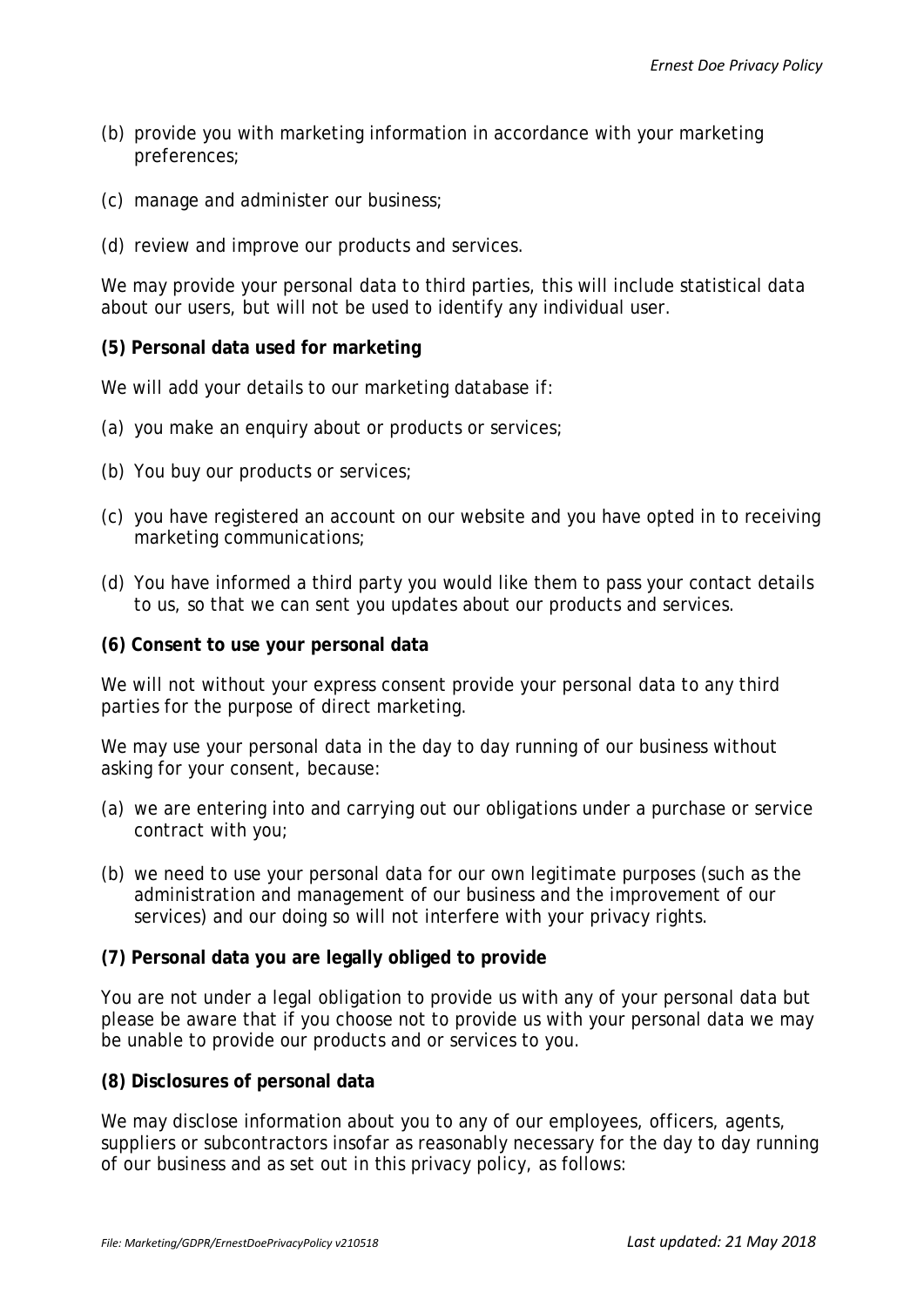- (a) other subsidiaries of Doe Holdings Ltd;
- (b) suppliers and business partners we work with to provide you with products and services that you have requested from us;
- (c) credit reference agencies for the purpose of assessing your credit score where this is a condition of us entering into a contract with you.

In addition, we may disclose your personal information:

- (a) to the extent that we are required to do so by law;
- (b) in connection with any legal proceedings or prospective legal proceedings;
- (c) in order to establish, exercise or defend our legal rights (including providing information to others for the purposes of fraud prevention and reducing credit risk).

Except as provided in this privacy policy, we will not provide your information to third parties.

# **(9) International data transfers**

Information that we collect may be stored and processed in and transferred between any of the countries in which we operate in order to enable us to use the information in accordance with this privacy policy.

Information which you provide may be transferred to countries which do not have data protection laws equivalent to those in force in the European Economic Area.

You expressly agree to such transfers of personal information.

We will take all steps reasonably necessary to ensure that your data is treated securely and in accordance with this privacy policy.

# **(10) Security of your personal information**

We will take every care to ensure that your personal data is kept secure and will take reasonable technical and organisational precautions to prevent the loss, misuse or alteration of your personal information. You are responsible for keeping passwords secure and confidential.

Our e-commerce site, ernestdoeshop.com, is SSL certified. Secure Sockets Layer (SSL) is a computer protocol that helps secure communications over computer networks However, we cannot guarantee the security of data sent over the internet and you send us personal data at your own risk. Once we have received your personal data, we will use procedures and security features to try and prevent unauthorised access, of which are as follows; storing personal data on our secure servers, encrypting payment transactions, minimising paper records, maintaining firewalls and anti-virus software to minimise the risk of unauthorised access to our systems and other appropriate security measures required.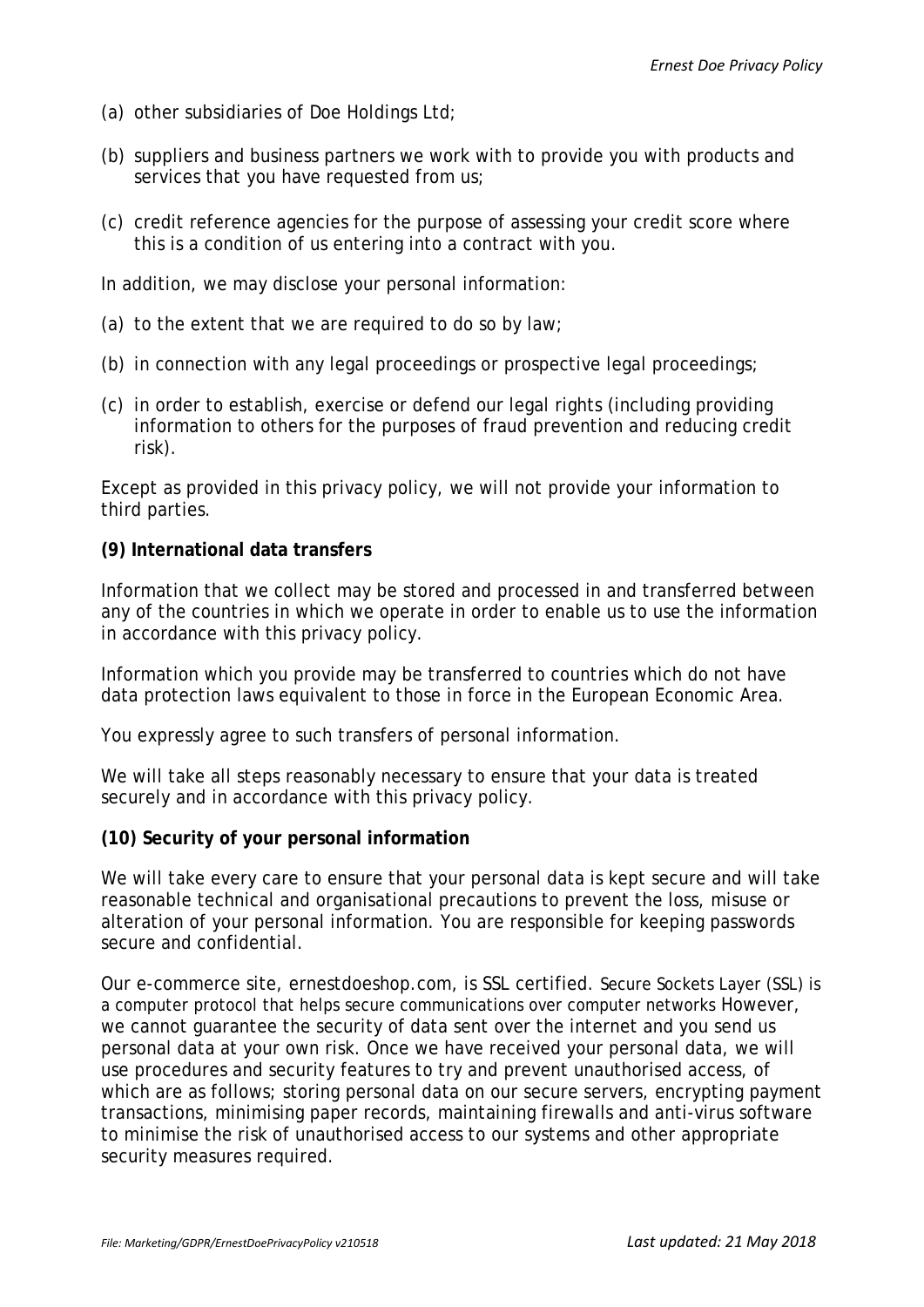All our card payments are handled through our payment services provider, Barclaycard. You can review the Barclaycard privacy policy at [https://www.barclaycard.co.uk/personal/privacy-policy.](https://www.barclaycard.co.uk/personal/privacy-policy) We will share information with Barclaycard only to the extent necessary for the purposes of processing payments you make via our stores and online shop and dealing with complaints and queries relating to such payments.

## **(11)** Retention of personal data

We only keep your personal data for as long as we need to. For business purposes this will include:

- (a) contact details, including your name;
- (b) product and or services purchase details;
- (c) complaint records.

## **(12) Policy amendments**

We will review and may update this privacy policy from time-to-time, to reflect changes in the law or internal procedures. The latest version of our privacy policy will always be dated and available on our website [www.ernestdoe.com](http://www.ernestdoe.com/)

## **(13) Your rights to know what personal data we hold and to control how we use it**

You have a legal right to know what personal data we hold about you, this is called the 'Right of Subject Access Request (SAR)'. You can exercise this right by sending us a written request at any time, instructing us to provide you with any personal information we hold about you. Please mark your letter "Subject Access Request" and address it to Customer Info, Ernest Doe and Sons Ltd, Ulting, Maldon, Essex, CM9 6QH or by email to customerinfo@ernestdoe.com.

Provision of such information will be subject to the supply of appropriate evidence of your identity (for this purpose, we will usually accept a photocopy of your passport certified by a solicitor or bank plus an original copy of a utility bill showing your current address).

We may withhold such personal information to the extent permitted by law.

You also have rights to:

- (a) instruct us not to process your personal information for marketing purposes. In practice, you will usually either expressly agree in advance to our use of your personal information for marketing purposes, or we will provide you with an opportunity to opt-out of the use of your personal information for marketing purposes;
- (b) have inaccurate personal data corrected, blocked or erased;
- (c) object to decisions being made about you by automated means;